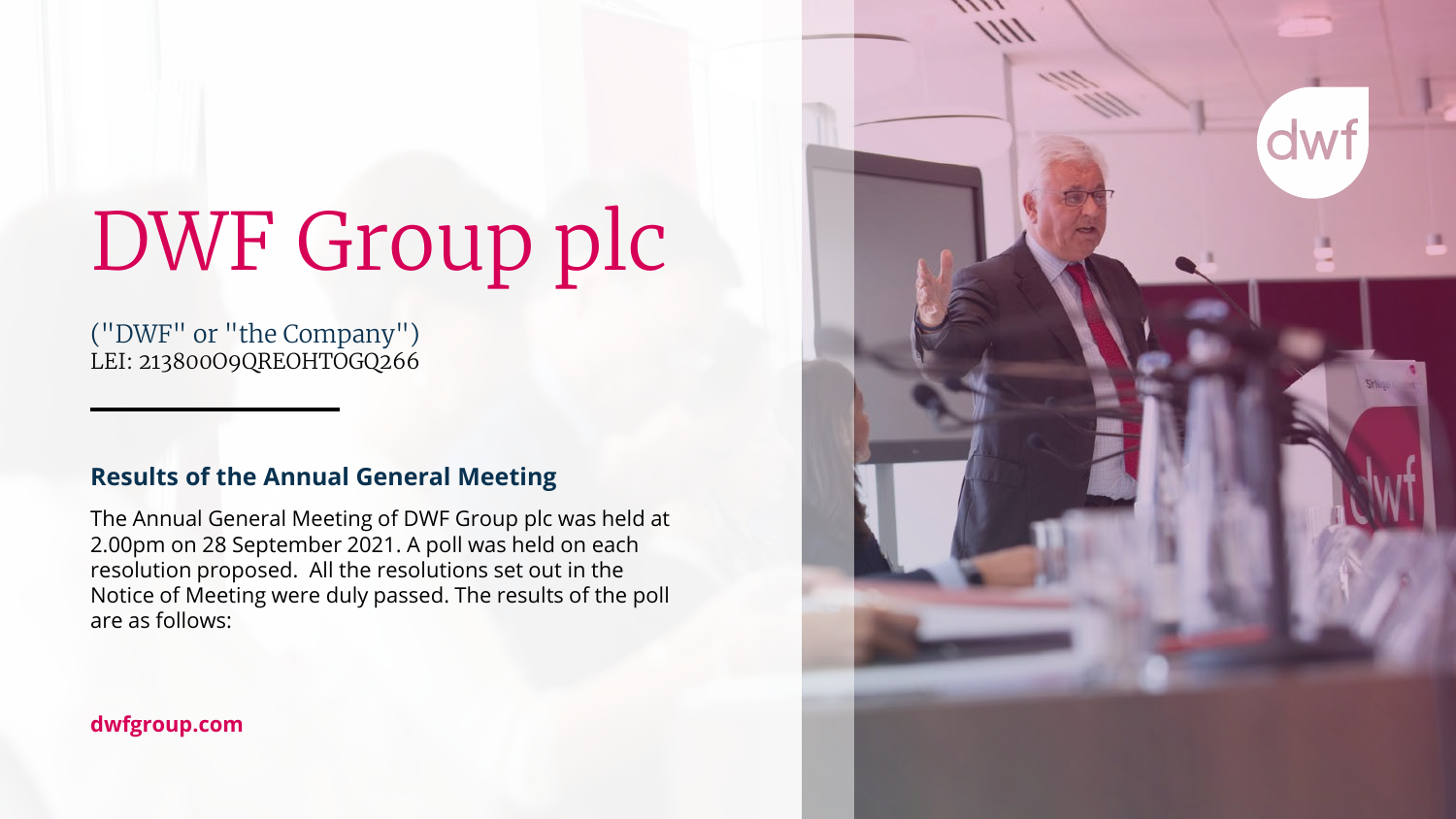|     | Resolution                                                                              | Votes For     |        | <b>Votes Against</b> |      | <b>Total Votes Validly Cast</b> | <b>ISC Voted</b> | Votes Withheld |
|-----|-----------------------------------------------------------------------------------------|---------------|--------|----------------------|------|---------------------------------|------------------|----------------|
|     |                                                                                         | No. of shares | %      | No. of shares        | %    | No. of shares                   | $\%$             | No. of shares  |
| 1.  | To receive the annual report & financial statements for the period ended 30 April 2021. | 159,938,518   | 100.00 | $\mathsf{O}\xspace$  | 0.00 | 159,938,518                     | 49.16%           | $\mathsf 0$    |
| 2.  | To approve the Directors' Remuneration Report.                                          | 156,947,973   | 98.95  | 1,665,397            | 1.05 | 158,613,370                     | 48.75%           | 1,325,148      |
| 3.  | To declare a final dividend.                                                            | 159,932,775   | 100.00 | 5,743                | 0.00 | 159,938,518                     | 49.16%           | $\mathbb O$    |
| 4.  | To re-elect Jonathan Bloomer as a Director.                                             | 142,112,571   | 100.00 | 3,269                | 0.00 | 142,115,840                     | 43.68%           | 17,822,678     |
| 5.  | To re-elect Chris Sullivan as a Director.                                               | 141,019,200   | 99.95  | 76,824               | 0.05 | 141,096,024                     | 43.37%           | 18,842,494     |
| 6.  | To re-elect Sir Nigel Knowles as a Director.                                            | 142,112,571   | 100.00 | 3,269                | 0.00 | 142,115,840                     | 43.68%           | 17,822,678     |
| 7.  | To re-elect Chris Stefani as a Director.                                                | 142,112,571   | 100.00 | 3,269                | 0.00 | 142,115,840                     | 43.68%           | 17,822,678     |
| 8.  | To re-elect Matthew Doughty as a Director.                                              | 142,112,571   | 100.00 | 3,269                | 0.00 | 142,115,840                     | 43.68%           | 17,822,678     |
| 9.  | To re-elect Teresa Colaianni as a Director.                                             | 142,072,571   | 99.97  | 43,269               | 0.03 | 142,115,840                     | 43.68%           | 17,822,678     |
| 10  | To re-elect Samantha Duncan as a Director.                                              | 142,112,571   | 100.00 | 3,269                | 0.00 | 142,115,840                     | 43.68%           | 17,822,678     |
| 11. | To re-elect Luke Savage as a Director.                                                  | 142,112,571   | 100.00 | 3,269                | 0.00 | 142,115,840                     | 43.68%           | 17,822,678     |
| 12. | To elect Seema Bains as a Director                                                      | 140,564,076   | 98.91  | 1,555,111            | 1.09 | 142,119,187                     | 43.68%           | 17,819,331     |
| 13. | To elect Michele Cicchetti as a Director.                                               | 140,564,076   | 98.91  | 1,555,111            | 1.09 | 142,119,187                     | 43.68%           | 17,819,331     |
| 14. | To appoint PricewaterhouseCoopers LLP as Auditors.                                      | 158,648,254   | 99.19  | 1,288,825            | 0.81 | 159,937,079                     | 49.16%           | 1,439          |
| 15. | To authorise the Audit Committee to determine the Auditors' remuneration.               | 159,927,590   | 100.00 | 3,348                | 0.00 | 159,930,938                     | 49.16%           | 7,580          |
| 16. | To authorise political donations.                                                       | 143,468,138   | 91.10  | 14,012,770           | 8.90 | 157,480,908                     | 48.40%           | 2,449,610      |
| 17. | To authorise the allotment of shares.                                                   | 156,237,770   | 97.71  | 3,664,086            | 2.29 | 159,901,856                     | 49.15%           | 36,662         |
| 18. | To disapply pre-emption rights.                                                         | 159,829,997   | 99.97  | 54,168               | 0.03 | 159,884,165                     | 49.14%           | 54,353         |
| 19  | To further disapply pre-emption rights for investment purposes.                         | 154,992,518   | 96.94  | 4,892,406            | 3.06 | 159,884,924                     | 49.14%           | 53,594         |
| 20  | To authorise market purchases of own shares.                                            | 157,502,254   | 99.18  | 1,308,025            | 0.82 | 158,810,279                     | 48.81%           | 1,120,239      |
| 21. | To permit the holding of general meetings on not less than 14 clear days' notice.       | 159,806,300   | 99.92  | 130,779              | 0.08 | 159,937,079                     | 49.16%           | 1,439          |